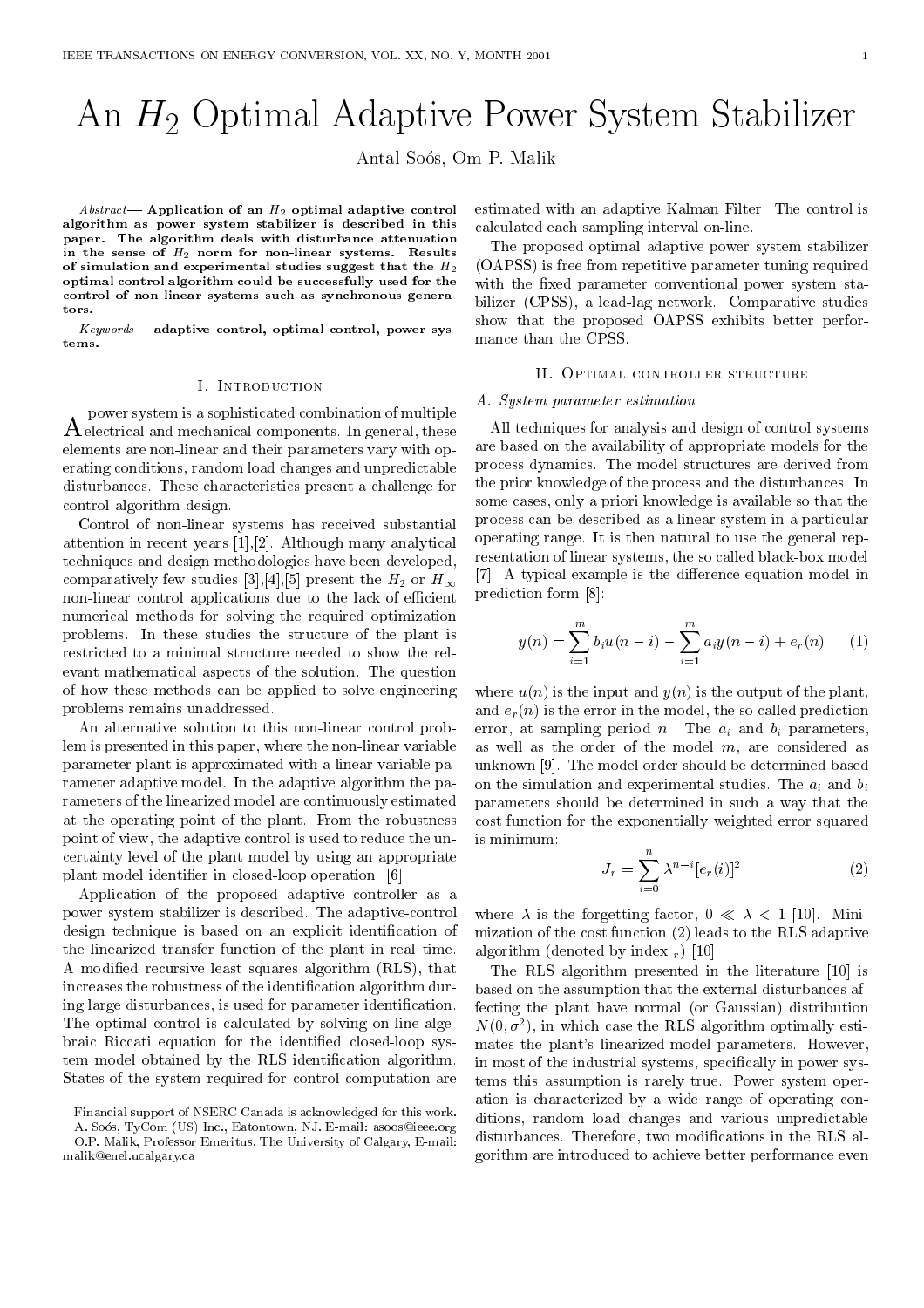in situations where the basic assumption of the normal distribution of the disturbances is violated. The first modification is in the form of a variable forgetting factor, and the second modification entails the implementation of a tracking constrained coefficient.

The use of a forgetting factor is intended to assure that data points in the distant past are \forgotten" in order to afford the possibility of following the statistical variations of the observable data when the adaptation operates in a non-stationary environment [11]. The relation between the forgetting factor  $\lambda$  and the memory length l measured in samples can be approximated as [9]:

$$
\lambda = e^{-1/l} \tag{3} \quad \text{below:}
$$

where  $e$  is the base of the natural logarithm. If the forgetting factor is approaching 1 the memory length is approaching infinity, which is beneficial when the plant's operating condition is not changing, because this will ensure less variations in the estimated parameters. However, if the plant operating condition changes, the forgetting factor close to 1 will delay the estimation of the new system parameters until the new statistical values become dominant in the calculation. But, if the forgetting factor is less than 1, the estimation will be much faster. To achieve a compromise, a variable forgetting factor,  $\lambda(n)$ , is introduced as a function of the prediction error:

$$
\lambda : \lambda(n) = \begin{cases} \lambda_d \lambda(n-1) + (1 - \lambda_d) & \text{if } e_r^2(n) \le e_{trs} \\ \lambda_0 & \text{if } e_r^2(n) > e_{trs} \end{cases}
$$
desci

where  $e_{trs}$ ,  $\lambda_d$  and  $\lambda_0$  are experimentally selected pozitive constants. The threshold  $e_{trs}$  is much larger than the prediction error during steady plant operation. If the prediction error  $e_r(n)$  exceeds  $e_{trs}$ , the forgetting factor is  $\frac{1}{1}$ changed to the value  $\lambda_0 < 1$ , which will enable faster correction in the estimated parameters. However, if the plant is working under steady-state operating conditions, the forgetting factor will approach 1,  $\lambda(n) \rightarrow 1$ , resulting in less variations in the estimated parameters. The speed of this convergence is determined by the parameter  $\lambda_d$ .

It is a direct consequence of the least squares formulation that a single large error will have a dramatic effect on the results because the error is squared in the criterion [9]. To make the RLS algorithm more robust for major disturbances, the tracking constrained coefficient,  $\beta(n)$ , is introduced in the algorithm:

$$
\beta(n) = \begin{cases}\n1 & if \quad N_2/N_1 \le \beta_0 \\
\beta_0/N_2 & if \quad N_2/N_1 > \beta_0\n\end{cases}
$$
\n(5)

where

$$
N_1(n) = || \Theta(n-1) ||_2, \quad N_2(n) = || \mathbf{K}_r(n) e_r(n) ||_2 \quad (6) \quad \text{in} \quad \mathbf{W}
$$

The  $\beta_0$  parameter is an empirically selected threshold to detect the presence of large disturbances. The  $\mathbf{K}_r(n)$  and  $\Theta(n-1)$  variables are the gain vector (9) and parameter be be

vector  $(8)$ , respectively, defined in the RLS algorithm below. The tracking constrained coefficient used during the estimate update calculation, in (7), works as an inhibitor. If the prediction error  $e_r(n)$  deviates from the normal distribution, the tracking constrained coefficient will eliminate this effect on the parameter update calculation by taking a much smaller value  $\beta(n) = \beta_0/N_2$  than the increase in the  $e_r(n)$  prediction error. During the period when the plant is working in an environment with normally distributed disturbances, this mechanism will not have any effect on the parameter estimation because the tracking constrained coefficient will take a neutral value  $\beta(n) = 1$ .

The RLS algorithm [10], modied as above, is presented

$$
\Theta(n) = \Theta(n-1) + \mathbf{K}_r(n)e_r(n)\beta(n) \tag{7}
$$

$$
\Theta(n) = [b_1(n) \cdots b_m(n), a_1(n) \ldots a_m(n)]^T
$$
 (8)

$$
\mathbf{K}_r(n) = \frac{\mathbf{P}_r(n-1)\Psi(n)}{\lambda(n) + \Psi^T(n)\mathbf{P}_r(n-1)\Psi(n)}
$$
(9)

$$
\mathbf{\Psi}(n)^{T} = [u(n-1)\cdots u(n-m), y(n-1)\cdots y(n-m)] \tag{10}
$$

$$
\mathbf{P}_r(n) = \frac{\mathbf{P}_r(n-1) - \mathbf{K}_r(n)\Psi^T(n)\mathbf{P}_r(n-1)}{\lambda(n)}\tag{11}
$$

$$
e_r(n) = y(n) - \mathbf{\Psi}^T(n)\mathbf{\Theta}(n-1)
$$
 (12)

# B. State space representation

 $\dot{\ }$ . resentation will be used. Specifically, the transformation  $\sim$  0 fm the plant parameter - (ii) continuous and the state described, which is based on the difference-equation representation (1). In the following, the matrix state-space repfrom difference equation to state space equation is shown in this section. Based on the estimated system parameters, the dynamic system in state-space representation can be described by the process (13) and measurement (14) equation:

$$
\mathbf{x}(n+1) = \mathbf{A}(n)\mathbf{x}(n) + \mathbf{B}(n)u(n) + \mathbf{G}w(n)
$$
 (13)

$$
\hat{y}_k(n) = \mathbf{C}\mathbf{x}(n) + v(n) \tag{14}
$$

where:

$$
\mathbf{A}(n) = \begin{bmatrix} -a_1 & 1 & 0 & \cdots & 0 \\ -a_2 & 0 & 1 & \ddots & \vdots \\ -a_3 & \vdots & \ddots & \ddots & 0 \\ \vdots & & & \ddots & 1 \\ -a_m & 0 & \cdots & & 0 \end{bmatrix}, \mathbf{B}(n) = \begin{bmatrix} b_1 \\ b_2 \\ \vdots \\ b_m \end{bmatrix}
$$

$$
\mathbf{G} = [1, 1 \cdots 1]^T, \quad \mathbf{C} = [1, 0 \cdots 0] \quad (16)
$$

and  $w(n)$  and  $v(n)$  in (13) and (14) represent the modeling inaccuracies and the measurement noise, respectively.

With the state-space representation a new variable  $\mathbf{x}(n)$ , the so called state-space vector (13), has emerged. This vector represents the internal state of the plant, which can be best estimated with Kalman Filter. The Kalman Filter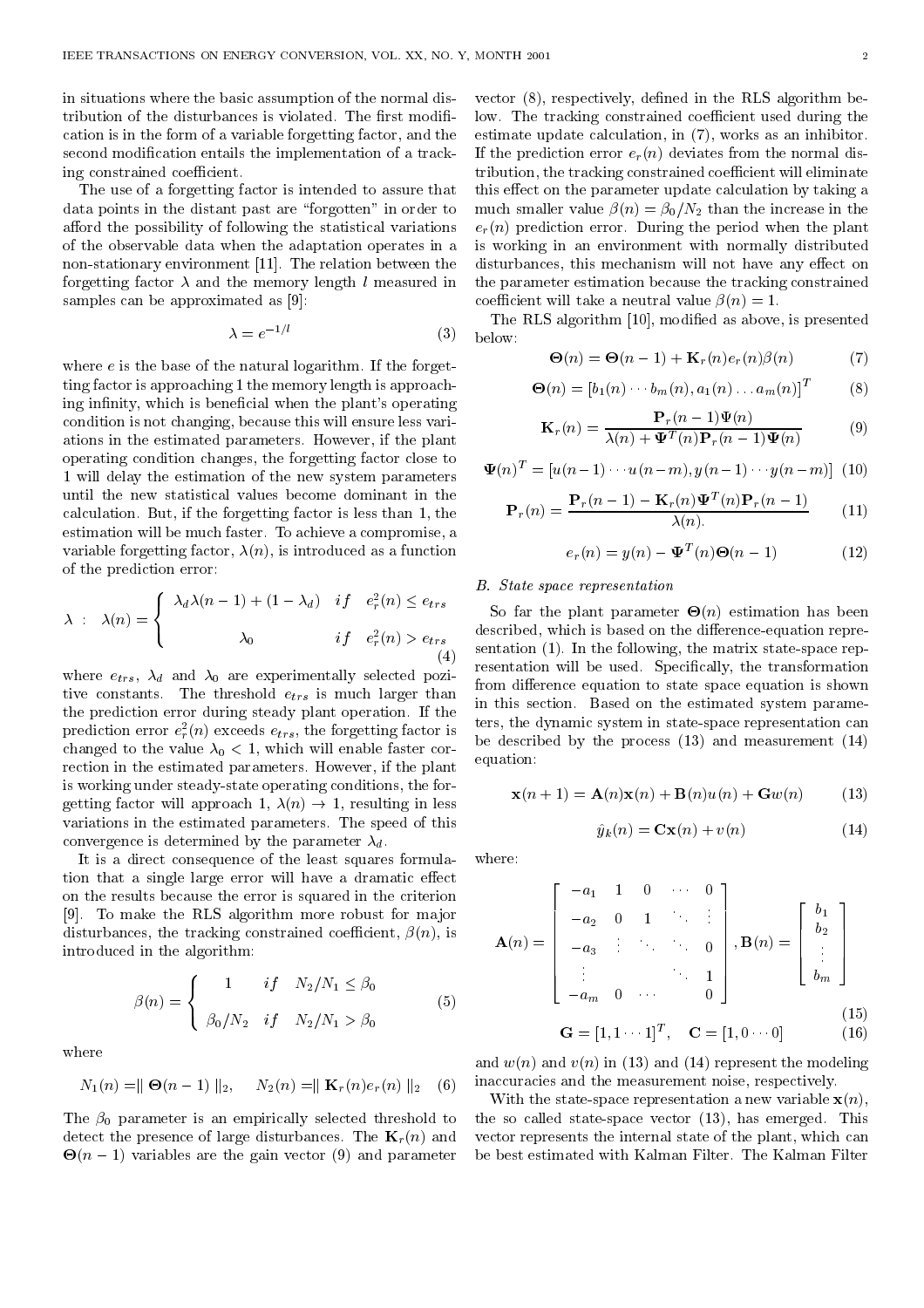$\lambda$  in the state box  $\lambda$  ), for the plants states estimation, is the plant state estimation, is the state of  $\lambda$ based on a cost function minimization process [12] :

$$
J_k(n) = E[v^2(n)]
$$
 (17)

For the Kalman Filter implementation it is necessary to assume that  $w(n)$  and  $v(n)$  are white noise processes with zero mean, and covariance is defined by  $[13]$ :

$$
E\{w(k)w(i)\} = \begin{cases} Q_k(k) & i = k \\ 0 & i \neq k \end{cases} \tag{18}
$$

$$
E\{v(k)v(i)\} = \begin{cases} R_k(k) & i = k \\ 0 & i \neq k \end{cases} \tag{19}
$$

where  $E\{\circ\}$  is the statistical expectation.

The role of these two covariances in the Kalman Filter is to adjust the Kalman gain in such a way that it controls the filter "bandwidth" as the state and the measurement error vary [14]. In practice, this information is usually not known totally, and in previous Kalman Filter implementations these values were estimated based on a priori measurements. In the OAPSS algorithm, the covariances are estimated by using a curve-fitting method, which eliminates the need for a priori studies.

The prediction error  $v(n)$  in the Kalman Filter is the difference between the plant's output  $y(n)$  and predicted output  $\hat{y}_k (n) = \mathbf{C}\mathbf{x}(n)$ . The source of the prediction error  $v(n)$  is the unmodeled system dynamics - the noise measured on the system output. The conventional estimate for the covariance of this noise,  $R_k(n)$ , can be calculated using the N most recent prediction errors  $v(n)$  see equation (22). as presented in [15].

$$
v(n) = y(n) - \mathbf{Cx}(n-1) \tag{20}
$$

$$
\overline{v} = \frac{1}{N} \sum_{i=1}^{N} v(n-i)
$$
 (21) 
$$
\frac{\text{ing}}{\text{be } \text{e}}
$$

$$
R_k(n) = \frac{1}{N-1} \sum_{i=1}^{N} \left[ v(n-i) - \overline{v} \right]^2 \tag{22}
$$

Prediction error  $e_r(n)$  of the RLS algorithm for system parameter estimation and process noise in the Kalman Filter  $w(n)$  represent the same characteristics of the model - the error in the model parameters. Using this parallelism, the prediction error  $e_r(n)$  of the RLS adaptive algorithm can be used as an "estimate" of the error in the system model  $w(n)$  [16]. The estimate of the state noise covariance can be calculated using (24).

$$
\overline{e}_r = \frac{1}{N} \sum_{i=1}^{N} e_r(n-i)
$$
 (23)

$$
Q_k(n) = \frac{1}{N-1} \sum_{i=1}^{N} [e_r(n-i) - \overline{e}_r]^2
$$
 (24)

The Kalman Filter algorithm [10] is presented below:

$$
\mathbf{P}_k^-(n) = \mathbf{A}(n)\mathbf{P}_k(n-1)\mathbf{A}^T(n) + \mathbf{G}Q_k(n)\mathbf{G}^T
$$
 (25)

$$
\mathbf{x}^{-}(n) = \mathbf{A}(n)\mathbf{x}(n-1) + \mathbf{B}(n)u(n-1) \qquad (26)
$$

$$
\mathbf{K}_k(n) = \frac{\mathbf{P}_k^-(n)\mathbf{C}^T}{\mathbf{C}\mathbf{P}_k^-(n)\mathbf{C}^T + R_k(n)}\tag{27}
$$

$$
\mathbf{P}_k(n) = \mathbf{P}_k^-(n) - \mathbf{K}_k(n)\mathbf{C}\mathbf{P}_k^-(n) \tag{28}
$$

$$
\mathbf{x}(n) = \mathbf{x}^-(n) + \mathbf{K}_k(n)[y(n) - \mathbf{C}\mathbf{x}^-(n)] \quad (29)
$$

### C. Optimal control calculation

 $\sqrt{2}$  The optimal control (denoted by index  $\epsilon$ ) is computed  $\sim$   $\sim$  the quadratic performance index used in the finite-horizon  $\sim$ by using the identied model parameters and estimated states of the system. Based on linear control theory [17],  $H_2$  control is defined as:

$$
J_c(n) = \sum_{k=0}^{N} \mathbf{x}^T(n-k) \mathbf{Q}_c \mathbf{x}(n-k) + u^T(n-k) R_c u(n-k)
$$
\n(30)

where  $N$  is finite,  $\mathbf{Q}_c$  is symmetric positive semi-definite and  $R_c$  is positive. The control signal calculation, with the input output decoupling noise for adaptive algorithm, is

$$
u(n) = -\mathbf{K}_c(n)\mathbf{x}(n) + RMS(n)
$$
 (31)

where  $RMS(n)$  is a random multilevel sequence, scaled to the required noise level for the adaptive algorithm. The optimal control algorithm is [17]:

$$
\mathbf{K}_c(n) = \frac{\mathbf{B}^T(n)\mathbf{P}_c(n-1)\mathbf{A}(n)}{\mathbf{B}^T(n)\mathbf{P}_c(n-1)\mathbf{B}(n) + R_c}
$$
(32)

$$
\mathbf{P}_c(n) = \mathbf{A}^T \mathbf{P}_c(n-1) [\mathbf{A}(n) - \mathbf{B}(n) \mathbf{K}_c(n)] + \mathbf{Q}_c \quad (33)
$$

 $\degree$   $\degree$  control characteristics are achieved. For initial guess [18] The final selection of  $\mathbf{Q}_c$  and  $R_c$  is based on repeatedly varying  $q_i$  and  $r_1$  parameters (34). In a rudimentary way, it can be expected that increase in  $q_i$  will result in a reductin of system state error, while increase in  $r_1$  will lead to a control effort reduction. By varying these parameters the desired [19]:

$$
\mathbf{P}_c(0) = \mathbf{Q}_c = diag(q_1 \cdots q_m), \quad R_c = r_1 \tag{34}
$$

where  $\mathbf{Q}_c$  is a  $m\times m$  matrix and  $R_c$  is scalar. The resulting control algorithm is shown in Fig. 1.

#### D. Initialization

 $(e_r(n-i))$  (23) threshold for error  $e_{trs}$  and tracking constrained coefficient (24) turbances  $e_{trs} < e_{r}^-(n)$ ,  $\rho_0 < N_2/N_1$ . During the initial (25) prediction error achieves its steady value. Otherwise, theThe forgetting factor  $\lambda(0) = \lambda_0$  for the adaptive algorithm, where  $\lambda_0$  (= 0.98) is the reset value and  $\lambda_d$  (= 0.998) is the time constant for adaptive forgetting factor. The  $\beta_0$  should be selected such that in steady-state operation  $e_{trs} > e_r(n)$ ,  $\rho_0 > \nu_2/\nu_1$ , and during the exogenous disadaptation, while the algorithm starts with zero system  $\text{parameter}, \ \Theta(0) = |0, 0| \cdot |0|^\tau, \ \text{the tracking constant}$ coefficient function should be disabled,  $\beta(n) = 1$ , until the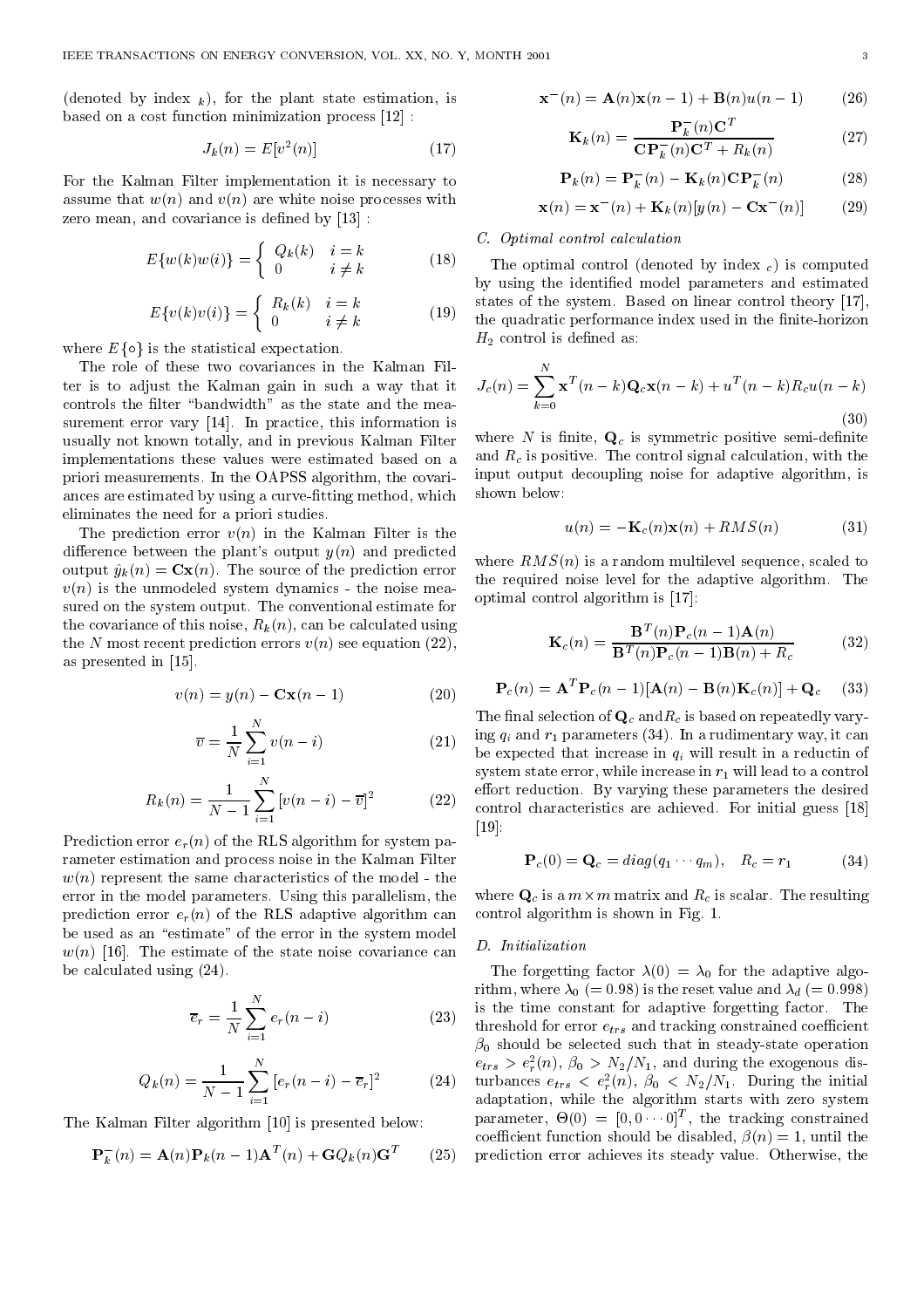

Fig. 1. Adaptive Optimal Control Structure

system parameter identication will be prohibited by the constraint function.

Initial values for the RLS algorithm and Kalman Filter recursion can be seleced based on the equations (35-37) and (38-39) respectively.

$$
\Theta(0)^T = [0 \cdots 0], \quad 1 \times 2m \tag{35}
$$

$$
\mathbf{\Psi}(0)^T = [0 \cdots 0], \quad 1 \times 2m \tag{36}
$$

$$
\mathbf{P}_r(0) = \delta \mathbf{I}^{2m \times 2m} \tag{37}
$$

where  $\mathbf{I}^{2m}$ <sup>2</sup> is a 2m × 2m unity matrix, and  $\delta$  (= 10<sup>12</sup>) is a large constant.

$$
\mathbf{x}(0)^T = [0 \cdots 0], \quad 1 \times m \tag{38}
$$

$$
\mathbf{P}_k(0) = 0.01 \mathbf{I}^{m \times m}.\tag{39}
$$

#### III. Simulation studies

The plant used in this study is a synchronous generator connected to a constant voltage bus through a doublecircuit long transmission line. A continuously acting Automatic Voltage Regulator (AVR) is added to the excitation system. The power system model and the parameters are described in [21], [22]. Based on the experiments, it was concluded that the model order less than three is inadequate and the model order more than five does not show signicant improvement. Therefore,the model order  $m (= 3 \text{ or } 5)$  is selected according to the system's physical  $\Box$ behavior [20]. The OAPSS takes inputs from the error in speed (deviation in the generator speed) signal. The power system with the proposed controller is shown in Fig. 2. The results are compared with those of the conventional IEEE Standard 421.5, Type ST1A AVR and Exciter Model and an IEEE Standard 421.5, PSS1A Type CPSS [23].

# A. Voltage reference step change

With the generator operating at a power of 0.7 pu, 0.99 pf lag, a very large (10%) step increase in the reference voltage was applied. The system response with the CPSS and OAPSS under this condition is shown in Fig. 3.



Fig. 3. Reference voltage  $10\%$  increase, P=0.7 pu, 0.99 pf lag

0 0.5 1 1.5  $^{2}$ 

Time [s]

#### B. Input torque reference step change

-0.5

With the generator operating at a power of 0.2 pu, with 0.85 pf lag, a 40% step increase in input torque reference was applied. The system response, Fig. 4a, and the control actions with the CPSS and OAPSS controllers are shown in Fig. 4b.

# C. Voltage reference step change

With the generator operating at a power of 0.3 pu, 0.85 pf lead, a 10% step decrease in the reference voltage was applied. The system response with CPSS and OAPSS under this condition is shown in Fig. 5.

# D. Fault test

To verify the behavior of the proposed adaptive algorithm under extreme conditions, a 3 phase to ground short was applied at the middle of one transmission line and cleared 100 ms later by the disconnection of the faulted line. The response is shown in Figs. 6. For this test, the operating conditions of the generator were set to 0.7 pu, 0.62 pf lag.

# IV. Experimental tests

The behavior of the proposed OAPSS has been further investigated on a physical model of a single machine con-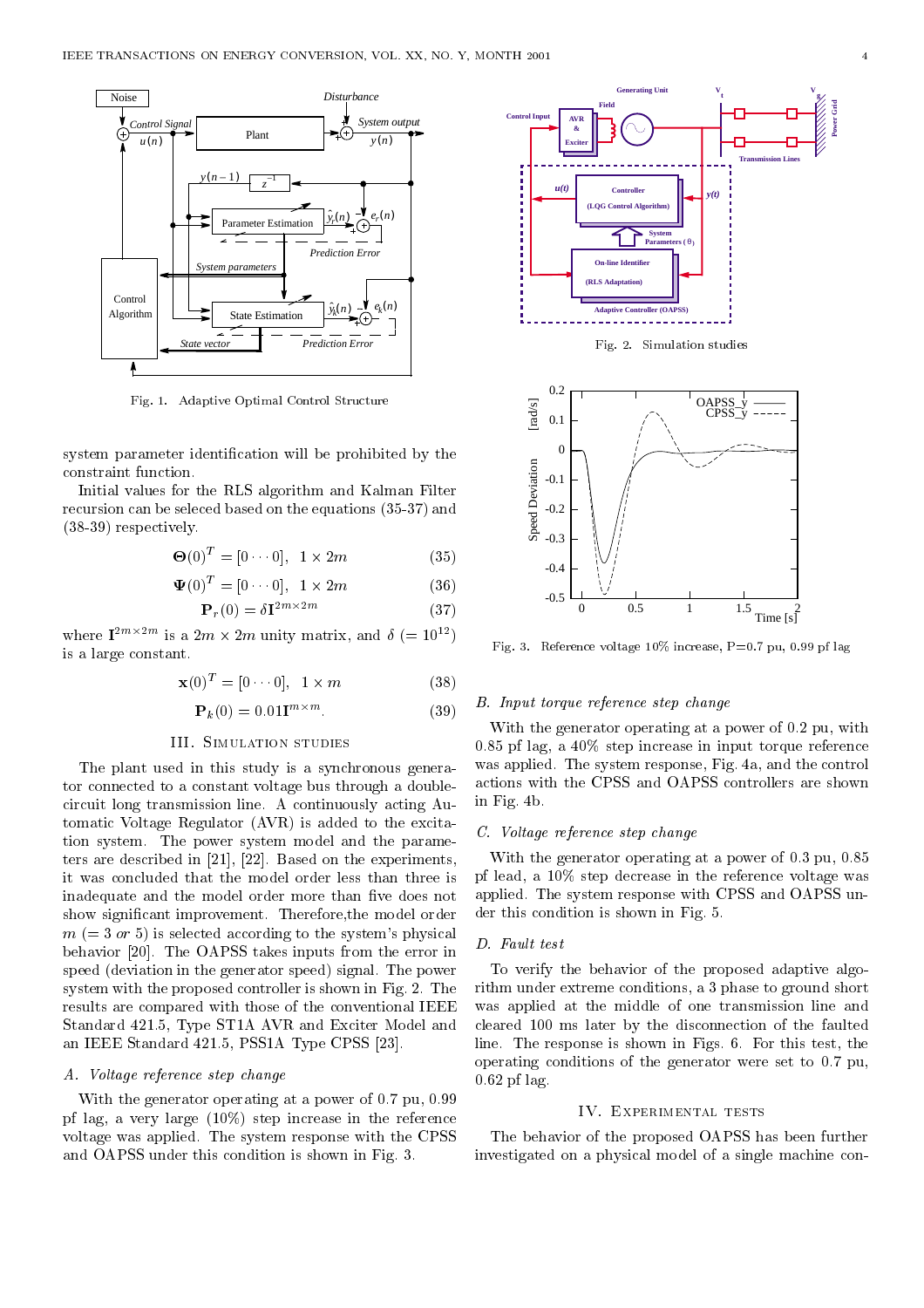

Fig. 4. Speed deviation and control for 0.4 pu mechanical power reference step change, P=0.2 pu, 0.85 pf lag

stant voltage bus power system under various operating conditions and disturbances. Compared to the simulation studies, where the speed deviation signal was observed as a system indicator, in experimental tests the power output was used in the control loop. The major reason for this is that for experimental work the power output is more readily available. Also, the changes in power output and the changes in speed are related.

The model is available in the Power System Research Laboratory at the University of Calgary. It consists of a 3-phase 3 kVA micro-synchronous generator connected to a constant voltage bus through a double circuit transmission line model. The transmission lines are modeled by six  $\pi$ sections. The lines had parameters equivalent to 300 km of  $500 \text{ kV}$  line. The field time constant of the generator was adjusted to a value typical of a large machine by using a time-constant regulator [24]. An overall schematic diagram of this physical model is given in Fig. 7. The ma jor units of this model are: the turbine  $M$ , the generator  $G$ , the transmission line model and the AVR. The AVR is the PHSC2 Programmable Logic Controller (PLC) designed for power system control by ABB of Switzerland.

The control algorithm is implemented on a single board computer, which uses a Texas Instruments TMS320C31 digital signal processor (DSP) to provide the necessary computational power. The DSP board is installed in a personal computer with the corresponding development soft-



Fig. 5. 0.1 pu voltage reference step decrease P=0.3 pu, 0.85 pf lead



Fig. 6. 3 phase to ground fault,  $P=0.7$  pu, 0.62 pf lag

ware and debugging application program. The analog to digital input channel of DSP board receives the signal, sampled ata 50 ms interval and calculates the control signal which is converted by the digital to analog converter. The calculation time of the OAPSS is less than 37 ms. The results are compared with those of the IEEE type PSS1A CPSS, implemented on the same DSP, with a 1 ms sampling period.

#### A. Voltage reference step change

In this experiment the micro-synchronous generator was operated at 0.82 pu power, 0.85 pf lag. A 10% step increase in the reference voltage was applied at 0.5 s and removed at 4 s. The generator's electrical power output with the OAPSS and with the CPSS is shown in Fig. 8. It can be observed that the CPSS controller damps very slowly, oscillations lasting for 3 sbefore dying out, as compared to the proposed OAPSS controller. This response can be seen after 0.5 s and 4 s corresponding to the voltage input step changes. The proposed controller exhibits a faster and more controlled damping.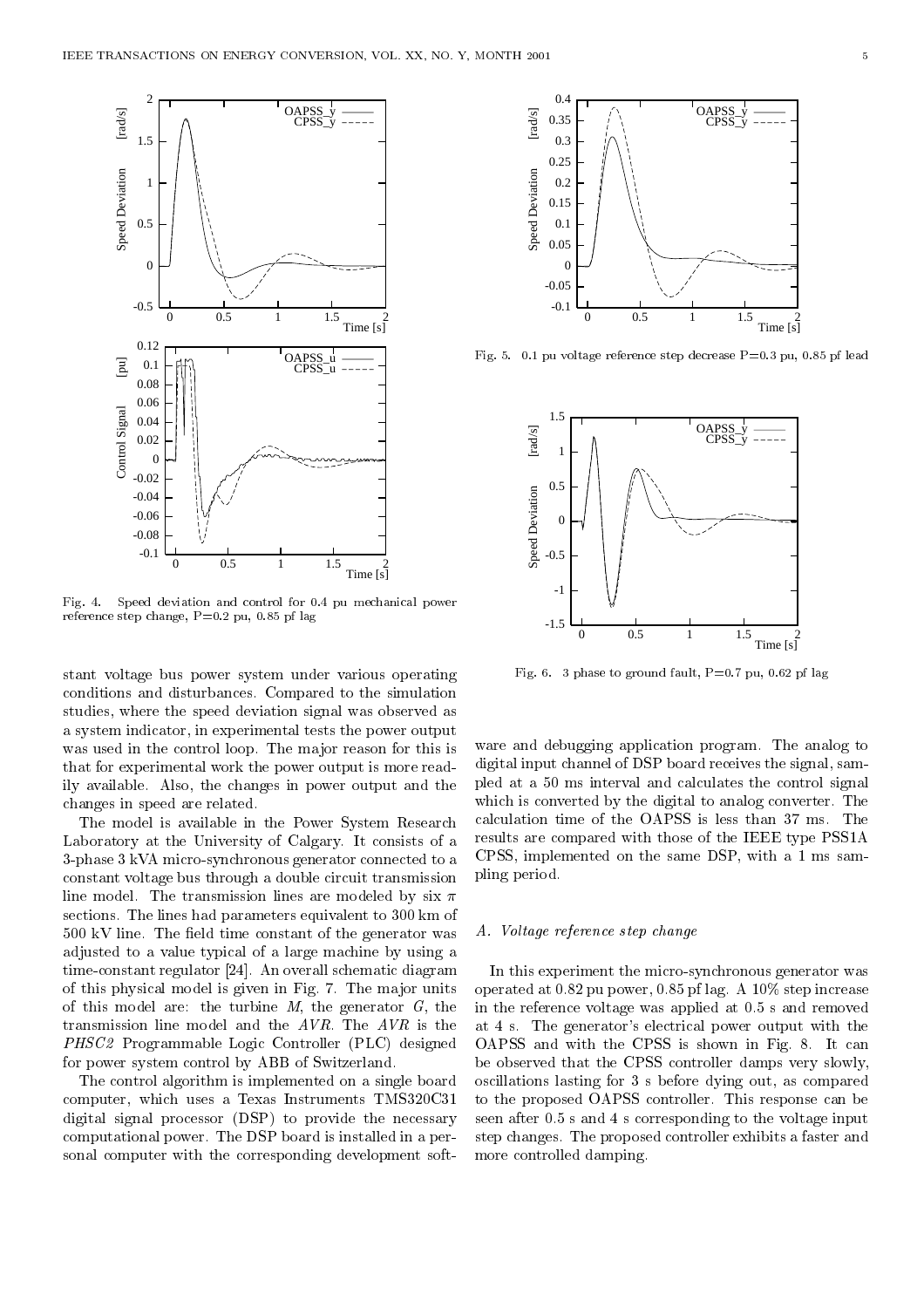

Fig. 7. Laboratory power system model



Fig. 8. OAPSS and CPSS responses for 10% voltage reference step change

#### B. Input torque reference step change

In this experiment the generator was operated at 0.9 pu power (2.7 kW), 0.85 pf lag. A 40% step decrease (to 1.5 kW) in the input torque was applied at 0.5 s and removed at 4.5 s. The generator electrical power with the OAPSS and with the CPSS is shown in Fig. 9. When the generator's condition changes to a lower operating point at 0.5 s both control algorithms provide good damping. However, when a 40% electric power step increase is applied to the system at 4.5 s, the system's stability margin has decreased due to the higher operating point and the performance with the OAPSS is considerably better.

#### C. Three-phase to ground fault test

To investigate the performance of the OAPSS under transient conditions caused by transmission line fault, a three phase to ground fault test has been conducted. In this experiment the generator was operated at 0.9 pu power (2.7 kW), 0.85 pf lag. At this operating condition, with both lines in operation, a three phase to ground fault was applied at 0.5 s in the middle of one transmission line. The faulty transmission line was opened by relay action at both ends 100 ms later. The first unsuccessful reclosure attempt was made after 600 ms, and the line was opened again 100 ms later due to a permanent fault. The second successful re-



Fig. 9. Comparison of OAPSS and CPSS responses for input torque reference step change

closure attempt was applied at 5 s and the system returned to the initial operating conditions. System response with the OAPSS and the CPSS under the above transient conditions is shown in Fig. 10. It can be observed that the OAPSS outperforms the CPSS with a smaller overshoot and faster settling time in both cases, at 0.5 s and 5 s.



Fig. 10. Comparison of OAPSS and CPSS response for a three-phase to ground fault test

Fig. 11a presents the comparison of the performances in response to a three phase fault with the generator operating at 0.5 pu power, 0.9 pf lead. One can observe that at 2 s the system response with the CPSS shows smaller oscillations, but these oscillations increase with time and push the system into loss of synchronization until 14 s, at which time the second transmission line is restored. The system never lost synchronization with OAPSS. This test was repeated several times with the same outcome. This test demonstrated that when the system operating point significantly differs from the operating point at which the CPSS has been tuned, the system response with the OAPSS is stable but with the CPSS is unstable. The comparison of the control signals for OAPSS and CPSS is given in Fig. 11b.